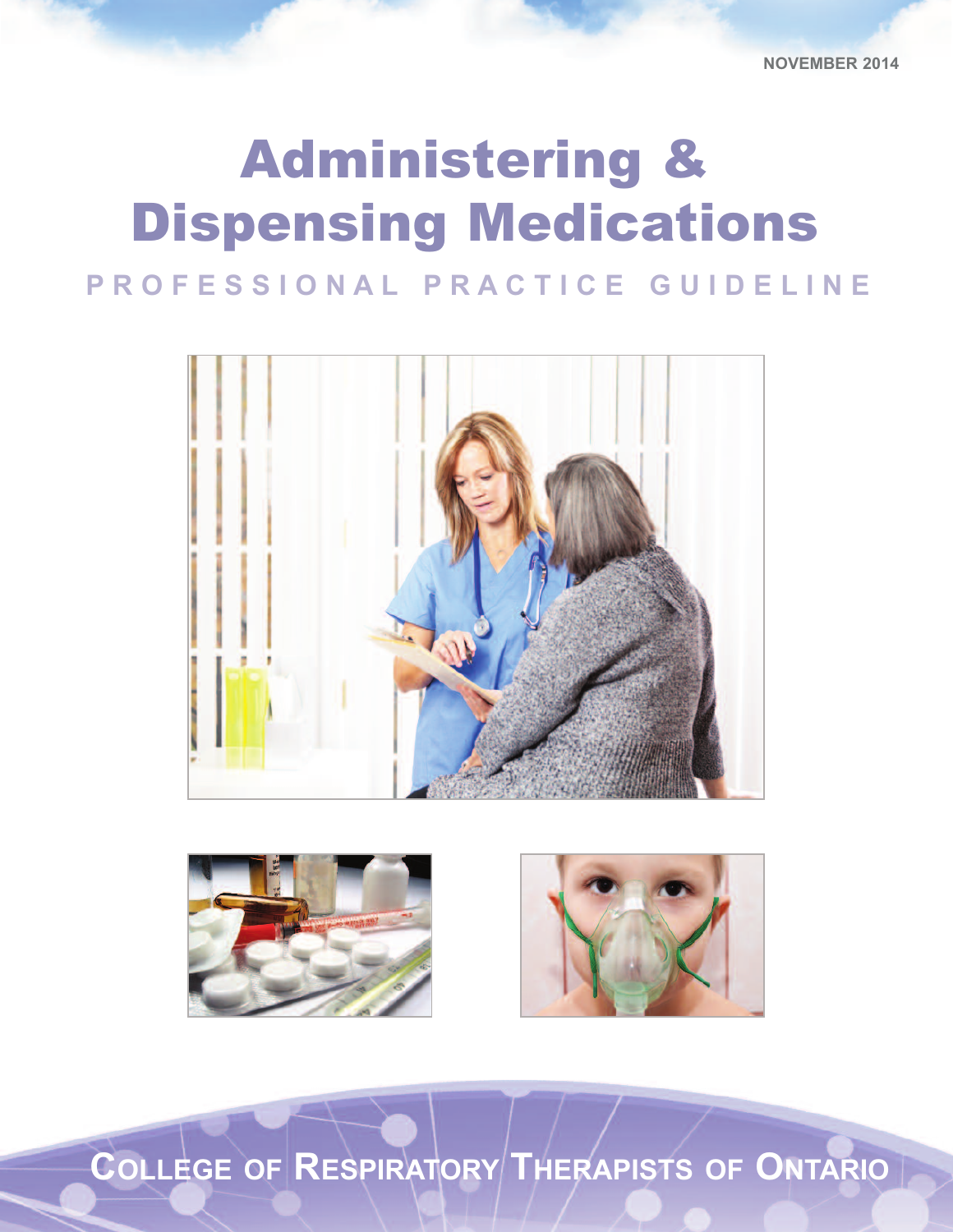#### **Professional Practice Guideline**

College of Respiratory Therapists of Ontario (CRTO) publications contain practice parameters and standards which should be considered by all Ontario Respiratory Therapists in the care of their patients/clients and in the practice of the profession. CRTO publications are developed in consultation with professional practice leaders and describe current professional expectations. It is important to note that these CRTO publications may be used by the CRTO or other bodies in determining whether appropriate standards of practice and professional responsibilities have been maintained.

Resources and references are hyperlinked to the Internet for convenience and referenced to encourage exploration of information related to individual areas of practice and/or interests. Bolded terms are defined in the Glossary.

> It is important to note that employers may have policies related to an RT's ability to accept delegation to dispense medications. If an employer's policies are more restrictive than the CRTO's expectations, the RT must abide by the employer's policies. Where an employer's policies are more permissive than the expectations of the CRTO, the RT must adhere to the expectations of the CRTO.

2<sup>nd</sup> Revision: November 2014 Originally Published: 2005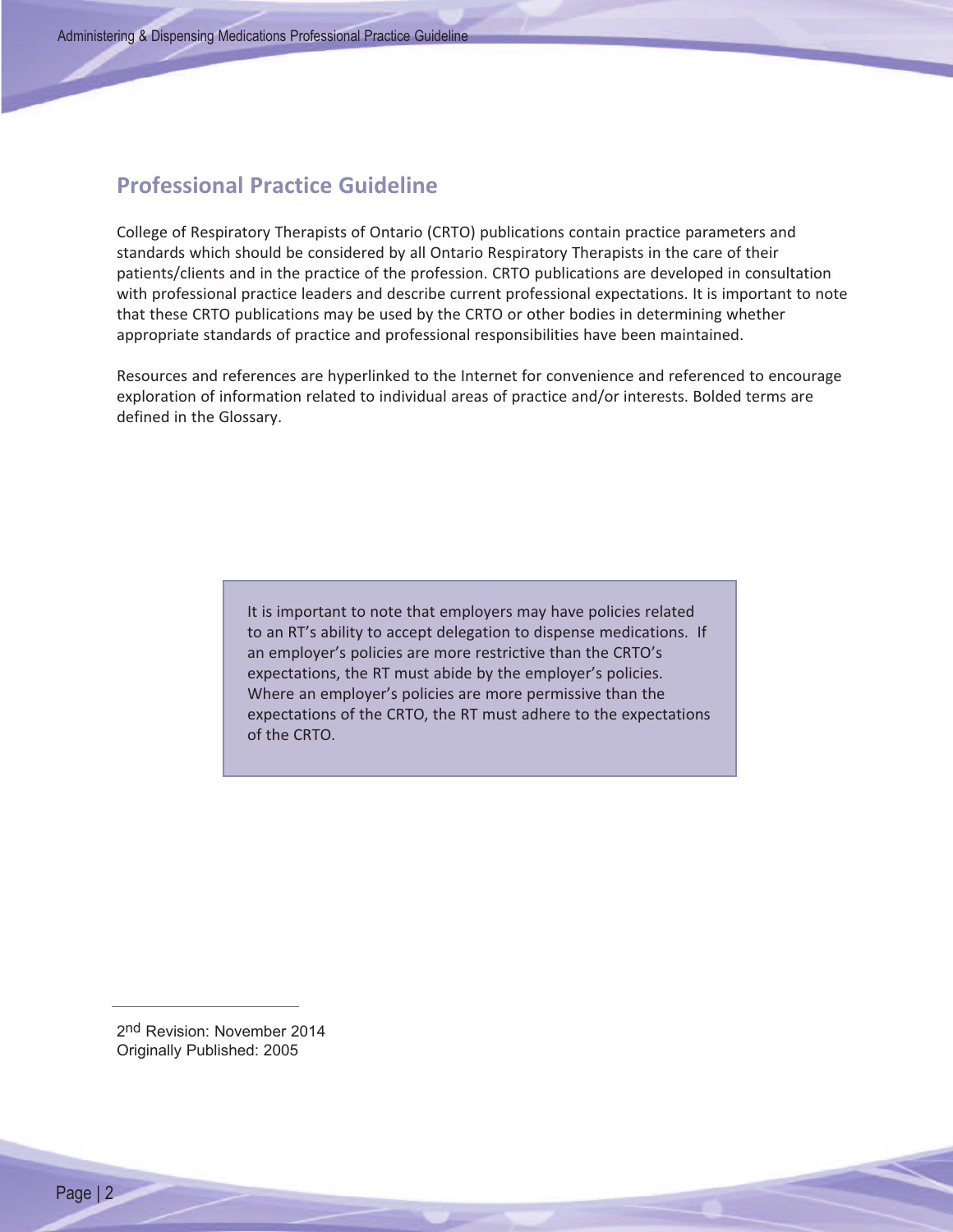## table of contents

| <b>INTRODUCTION</b>                                                        | 4              |
|----------------------------------------------------------------------------|----------------|
| <b>ADMINISTRATION</b>                                                      | 5              |
| The 9 "Rights" of Competent Medication Administration                      | 6              |
| <b>Medication Management Systems</b>                                       | 6              |
| <b>Oral and Topical Medication</b>                                         | 6              |
| Over the Counter (OTC) Medication                                          | $\overline{7}$ |
| <b>DISPENSING</b>                                                          | 8              |
| When it's Appropriate for an RT to Dispense                                | 8              |
| <b>Accepting Delegation to Dispense</b>                                    | $\mathsf 9$    |
| Who an RT Can Accept Delegation From                                       | 9              |
| TABLE 1: Who can order medication and who can order dispensing medication. | 10             |
| <b>Orders for Dispensing</b>                                               | 10             |
| Factors to Consider when Accepting Delegation to Dispense                  | 10             |
| Labeling dispensed medication                                              | 11             |
| Safe storage and handling                                                  | 11             |
| <b>DOCUMENTATION</b>                                                       | 12             |
| <b>DISPENSING PROCESS MAP</b>                                              | 13             |
| <b>SPECIAL CONSIDERATIONS</b>                                              | 14             |
| <b>Substitution Policies</b>                                               | 14             |
| Repackaging                                                                | 14             |
| Narcotics and other Controlled Substances                                  | 14             |
| <b>Dispensing Samples</b>                                                  | 15             |
| <b>Medication Errors</b>                                                   | 16             |
| Glossary                                                                   | 17             |
| References                                                                 | 18             |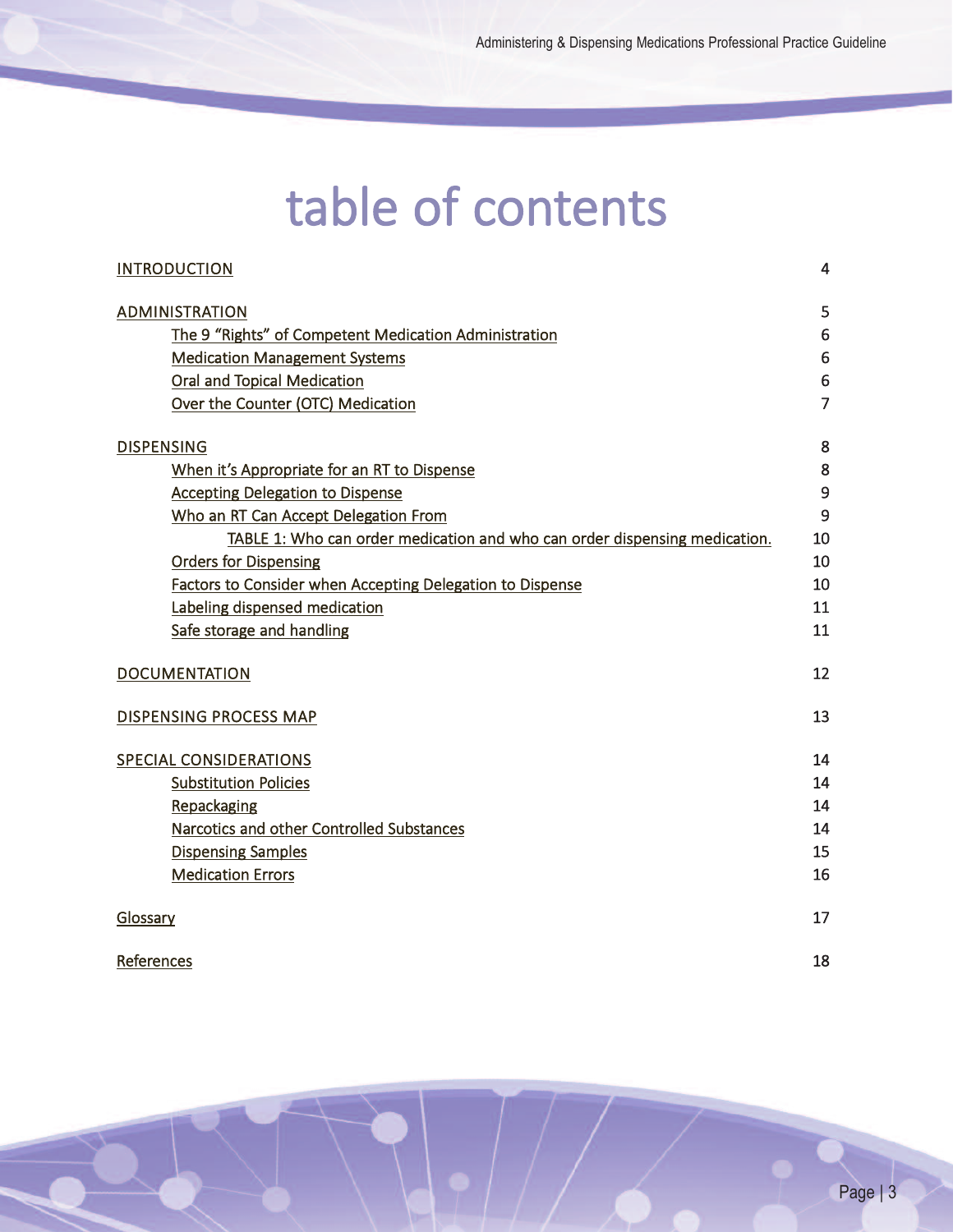#### **Introduction**

The *Regulated Health [Professions](http://www.e-laws.gov.on.ca/html/statutes/english/elaws_statutes_91r18_e.htm) Act, 1991* (RHPA) identifies thirteen **controlled acts** that pose significant risk of harm to the public of Ontario [RHPA section 27(2)]. Dispensing medications falls under the 8th controlled act in the *RHPA*:

<span id="page-3-0"></span>"Prescribing, dispensing, selling or **compounding** a **drug** as defined in the *Drug and Pharmacies Regulation Act*, or supervising the part of a **pharmacy** where such drugs are kept."

The *[Respiratory](http://www.e-laws.gov.on.ca/html/statutes/english/elaws_statutes_91r39_e.htm) Therapy Act, 1991* (RTA) does not authorize **Respiratory Therapists** (RTs) to perform this controlled act, the **authority** to dispense medications must be delegated to an RT from another **regulated health care professional** that is authorized to dispense and to delegate dispensing (i.e., physicians). Therefore, RT's can only receive **delegation** for the dispensing portion of this controlled act. Respiratory Therapists must not prescribe, sell or compound a drug, or supervise the part of a pharmacy where such drugs are kept.

#### **Please Note…**

Other regulated health care professionals who are authorized to perform this controlled act in its entirety, or parts of it, have additional regulations and standards guiding these practices. For example, only Pharmacists and wholesalers are permitted to sell medications. Selling implies the possession of the medication. RTs cannot accept payment for medications dispensed or invoice clients on behalf of their employers.

For additional information, please see the *[Interpretation](http://www.crto.on.ca/pdf/PPG/interpretation.pdf) of Authorized Acts* and *[Delegation](http://www.crto.on.ca/pdf/PPG/delegation.pdf) of [Controlled](http://www.crto.on.ca/pdf/PPG/delegation.pdf) Acts* Professional Practice Guidelines (PPGs).

Other legislation regulating the practices of prescribing, dispensing, selling, or compounding a drug, and supervising a pharmacy, includes but is not limited to:

Provincial Legislation:

- *Pharmacy Act, 1991*
- *Drug and Pharmacies Regulation Act, 1990*
- *Drug Interchangeability and Dispensing Fee Act, 1990*
- *Narcotics Safety and Awareness Act, 2010*

Federal Legislation:

- *Food and Drugs Act, 1985*
- *Controlled Drugs and Substances Act, 1996*
- *Narcotics Control Regulation (amended 2014)*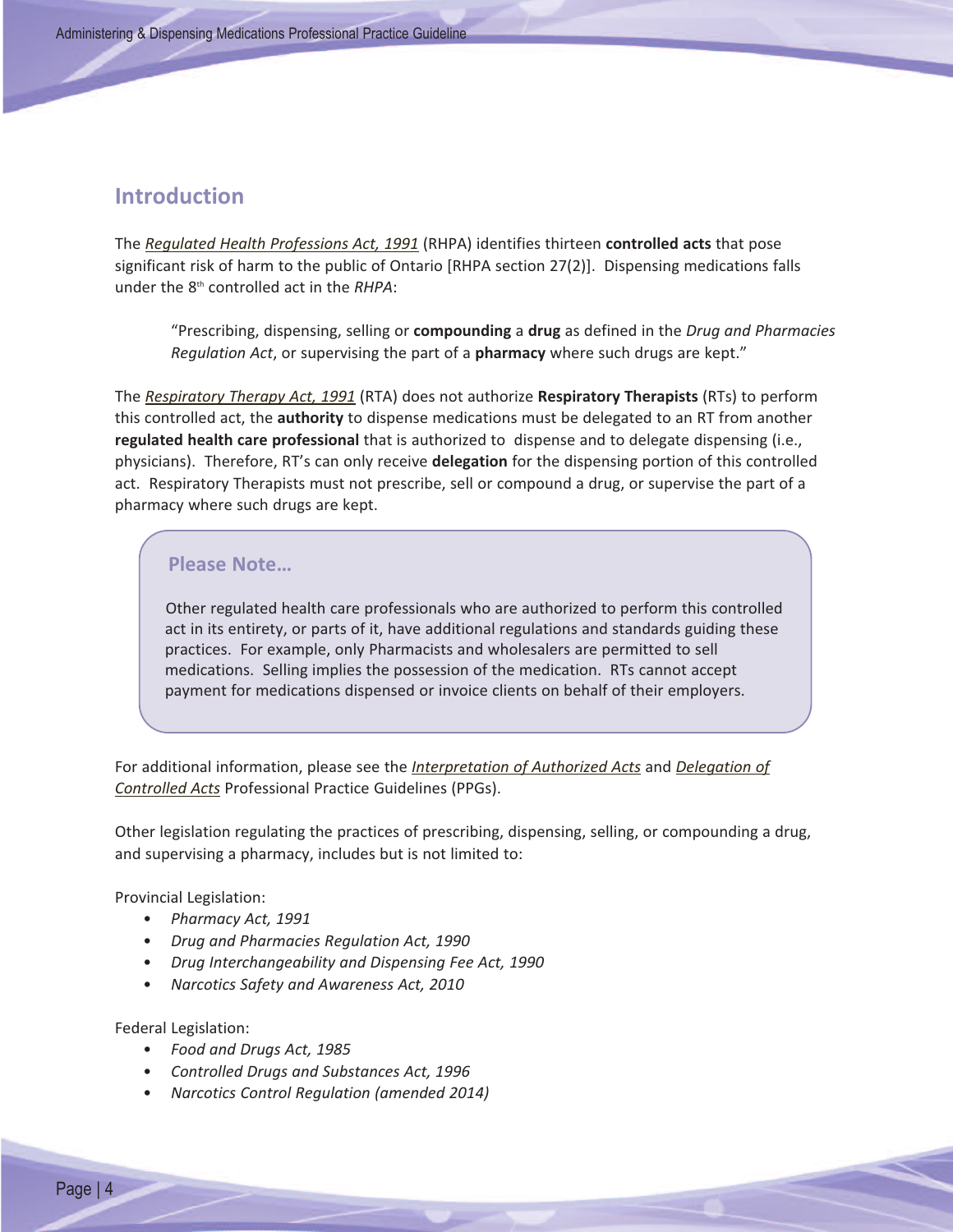#### **ADMINISTRATION**

RTs commonly administer medications via the authority granted to them by the *Respiratory Therapy Act* - "administering a substance by injection or inhalation" [s.4 (4)]. Dispensing occurs less often, and will be explained later in this PPG. RTs are responsible for administering medications within both their personal and professional scope of practice. The safe and competent administration of medication requires the RT to have the competencies (knowledge, skill and abilities) to:

assess the appropriateness of a particular medication for the patient/client, including indications and contraindications;

#### **Examples of administering medication:**

- <span id="page-4-0"></span>• Obtaining, preparing and administering a narcotic for use during conscious sedation of a patient/client
- Obtaining, preparing and administering a drug from a supervised hospital or departmental "stock" of medications (e.g. sedatives kept in a bronchoscopy suite for use during an outpatient procedure)
- be aware of the actions, interactions, dose, route, side-effects and adverse effects of the drug;
- be able to calculate the correct dosage and prepare the medication correctly, when necessary; and
- to monitor the patient/client during and following **administration**, as well as manage any side-effects or adverse reactions to the drug, intervening when necessary.
	- \* Prior to administering any substance, the *Respiratory Therapy Act* requires RTs to obtain a valid **order** (direct order or medical directive) from:
		- *(a) a member of the College of Physicians and Surgeons of Ontario, the College of Midwives of Ontario or the Royal College of Dental Surgeons of Ontario;*
		- *(b) a member of the College of Nurses of Ontario who holds an extended certificate of registration under the Nursing Act, 1991; or*
		- *(c) a member of a health profession that is prescribed by regulation.*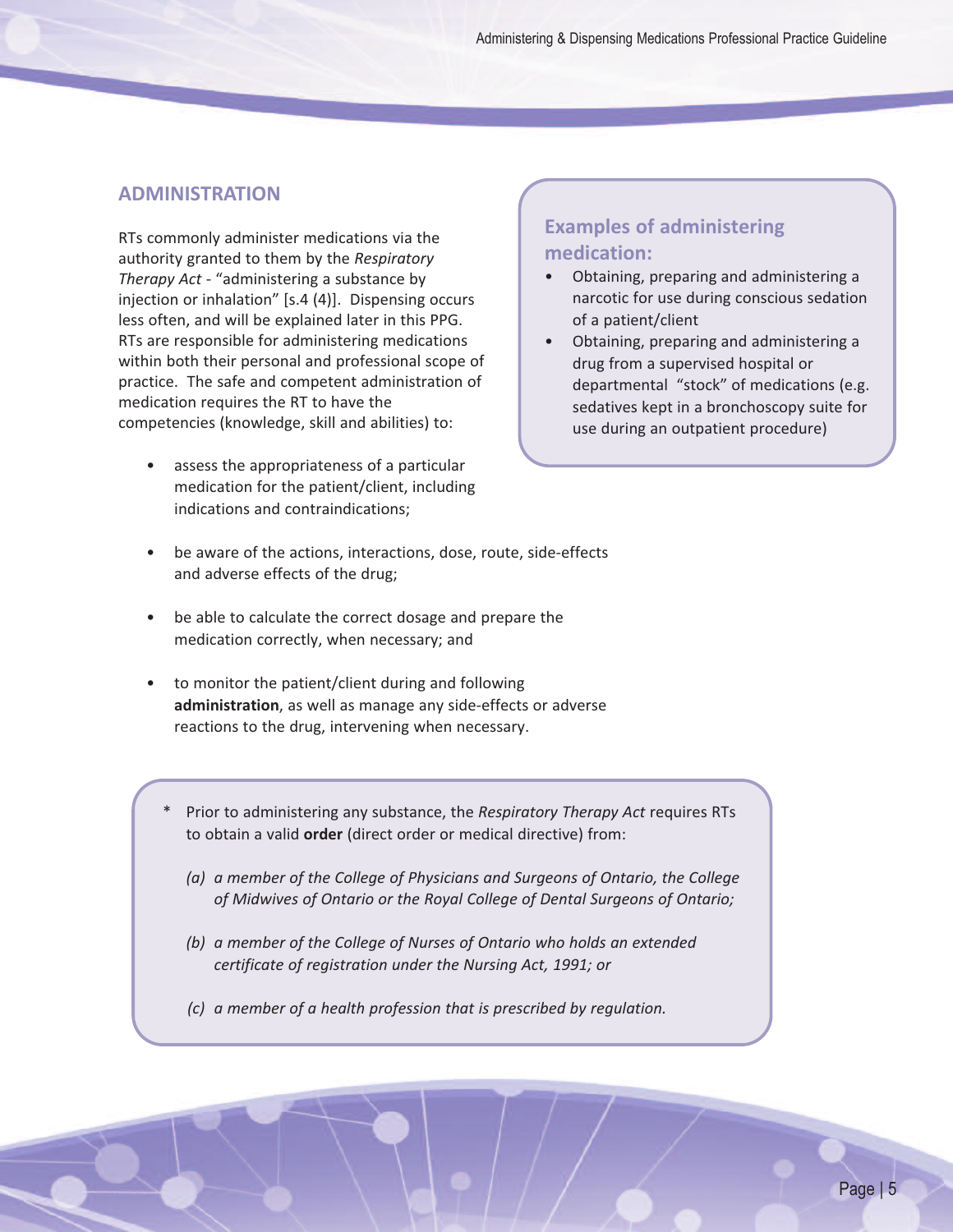#### **The 9 "Rights" of Competent Medication Administration**

- <span id="page-5-2"></span>1. right PATIENT/CLIENT –should be at least two unique identifiers (not room number);
- 2. right MEDICATION to be given compare Medication Administration Record (MAR) with order;
- 3. right ROUTE– includes site (e.g., IV, IM);
- 4. right TIME/ DAY includes frequency;
- 5. right DOSE check calculation and label;
- 6. right DOCUMENTATION i.e. after medication is administered;
- 7. right FORM e.g. liquid, tablet, etc.;
- 8. right REASON to treat the appropriate condition; and
- <span id="page-5-1"></span>9. right RESPONSE - monitor to ensure that the medication has the desired effect<sup>1</sup>.

### **Medication Management Systems**

Most facilities now use some form of medication management system, which usually includes an automated medication dispensing unit. The purpose of implementing this type of delivery system is to avoid preventable medication errors and improve patient safety. The pharmacy receives the medication order electronically from the physician and dispenses the medication into the unit. The medication can then be accessed by staff to be administered when needed.

#### <span id="page-5-0"></span>**Oral and Topical Medication**

Administration of a substance orally or topically is not a controlled act under the *RHPA* and is not considered dispensing unless a supply was given to the patient/client to take at another time. An RT may assist a patient/client in taking their prescribed tablets at the time they are due; however, an RT may not leave extra tablets from a stock at the bedside for the patient/client to take. As with all other medications, to administer oral (e.g., Prednisone) and topical medications (e.g., Lidocaine) the RT needs to know the indications, contraindications, proper dosages and potential side-effects. The **prescription** and medication container must be checked, along with the patient/client's identity and any potential allergies/drug sensitivities, as with any other medication. Oral medications in a tablet form should be given to the patient in a disposable container, and liquid preparations should be measured using syringes specifically designed for that purpose. The RT must ensure that the medication was taken by the patient/client as directed, and document accordingly.

#### **Please Note…**

Dispensing can only occur once. After a drug is labeled and dispensed to a patient/client via an automated medication dispensing unit, physically giving the medication to the patient/client is **administration**, not dispensing.

<sup>1</sup> Koppel, R., Wetterneck, T., Telles, J. L., & Karsh, B. T. (2008). Workarounds to barcode medication administration systems: their occurrences, causes, and threats to patient safety. *Journal of the American Medical Informatics Association, 15*(4), 408-423..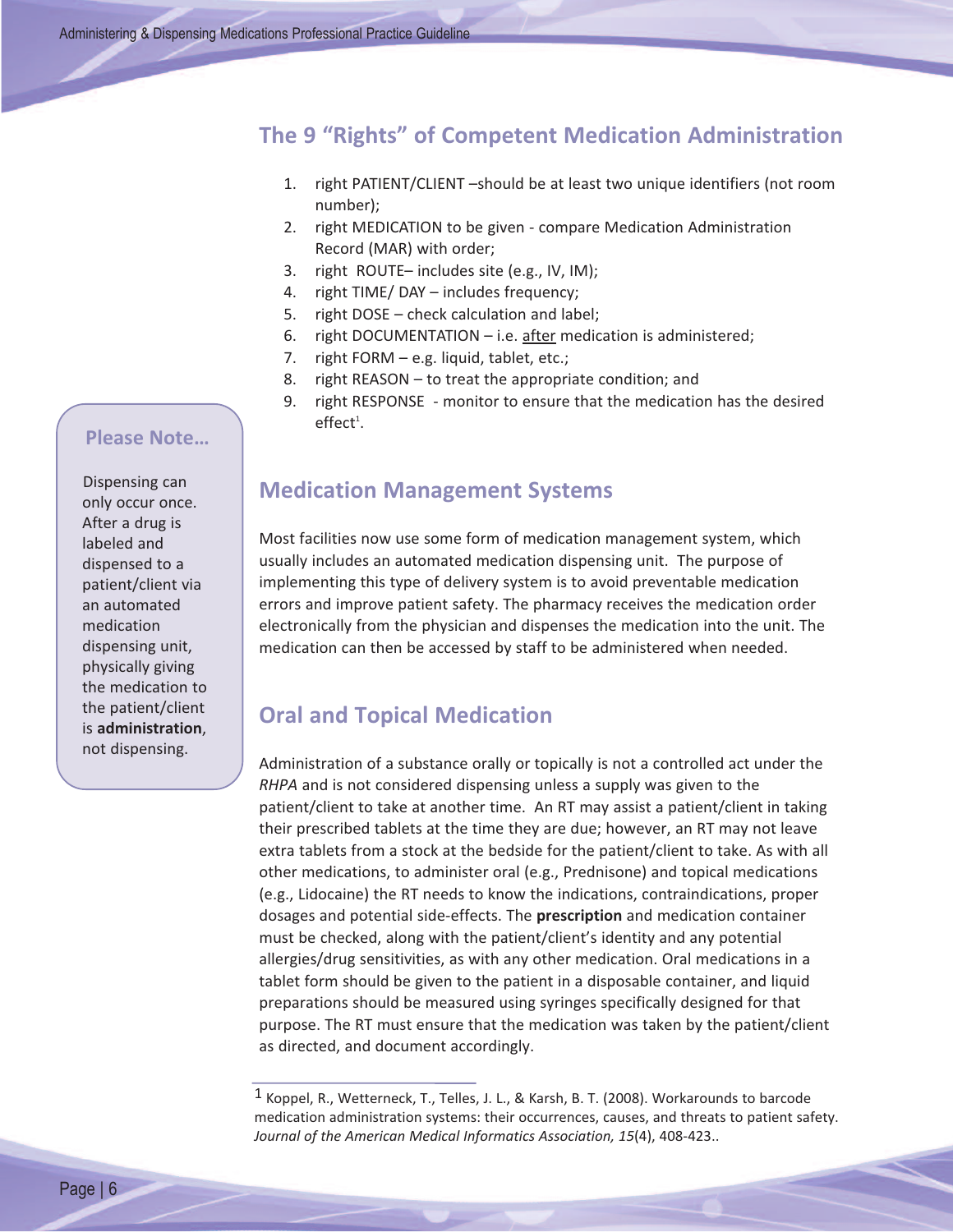#### **Over the Counter (OTC) Medication**

OTC refers to medications that can be obtained in the community without a prescription from an authorized regulated health care professional. However, in a hospital setting an order is still required to administer an OTC medication. Many facilities also have policies requiring that any OTC medication brought in from home by a patient/client must be sent to the pharmacy for **labelling**, and then approved by the most responsible physician before returning it to the patient/client.

If an RT is giving out OTC medication in a community setting (e.g., nicotine replacement therapy or NRT in an outpatient smoking cessation clinic), they are responsible for ensuring the medication is stored securely and must dispose of any medication that is past its expiry date.

For more information, please see the section on **Safe Storage and Handling**.

#### <span id="page-6-0"></span>**Q&A**

**Q:** In order for me to hand out OTC NRT in our Family Health Team, do I need to get delegation to dispense?

**A:** OTC medication does not require an order from a physician in the community and is not "dispensed". Therefore, RTs do not need delegation in order to provide OTC NRT to a patient/client to take home.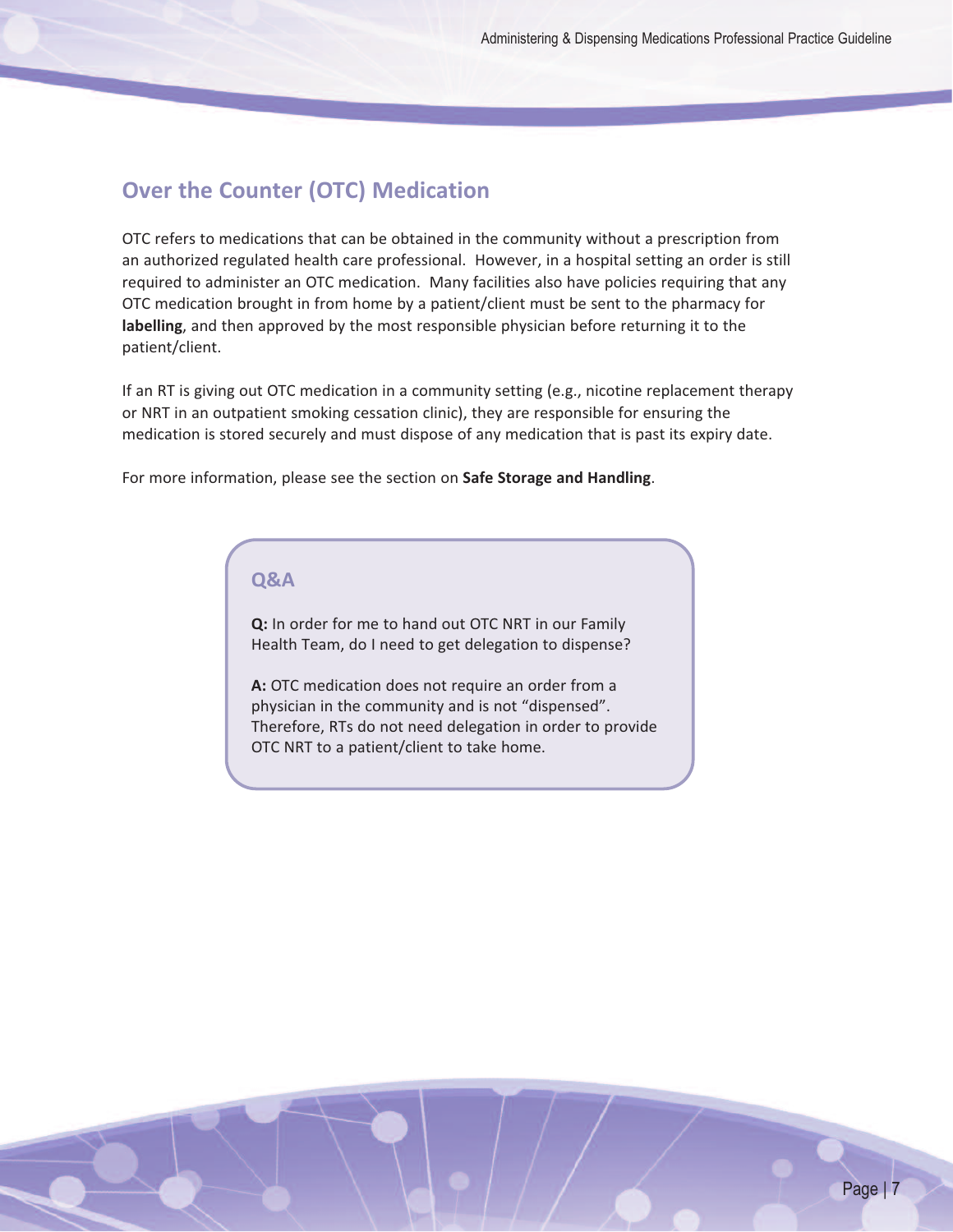#### **Example:**

Allowing a patient/client to take home a properly labeled metered dose inhaler from the Emergency Department stock after counseling a patient/client about their prescription and medication.

#### <span id="page-7-1"></span>**DISPENSING**

RTs do not have the legislative authority to dispense medication, but can receive delegation to dispense. RTs may dispense medications when it's in the best interest of the patient/client, such as a patient/client having difficulty accessing a pharmacy.

Dispensing is a controlled act that authorizes an RT to select, prepare and provide stock medication that has been prescribed to a patient/client (or his or her representative) for administration at a later time.

The process of dispensing has both technical and cognitive components. The technical component includes tasks such as receiving and reading the prescription, selecting the drug to dispense, checking the expiry date, labeling the product, and record keeping.

The cognitive component of dispensing involves assessing the therapeutic appropriateness of the prescription, applying approved substitution policies, being able to make recommendations to the **prescriber** and advising the patient/client.

#### **When it's Appropriate for an RT to Dispense**

#### **Please note…**

Only RRT Members of the CRTO (subject to any terms, conditions and limitations on his/her certificate of registration that are related to accepting delegation and/or dispensing) may receive delegation to dispense medications.

#### **Example:**

Providing a patient/client with a pharmaceutically supplied sample of a medication to take home from an asthma clinic. (For more information, please see the section on **Dispensing Samples**.)

<span id="page-7-0"></span>Registered Respiratory Therapists (RRTs) require delegation to dispense medication. It is important to note that Graduate Respiratory Therapists (GRTs) cannot accept delegation for any controlled act, including dispensing.

Depending on an RT's personal scope of practice, it may be practical and in the best interest of the patient/client for an RT to accept delegation to dispense medications in certain practice settings, such as:

- hospital emergency departments;
- asthma care centres;
- pulmonary function laboratories;
- cystic fibrosis care centres;
- respiratory rehabilitation centres;
- COPD care centres;
- polysomnography laboratories; and
- Family Health Team (FHT).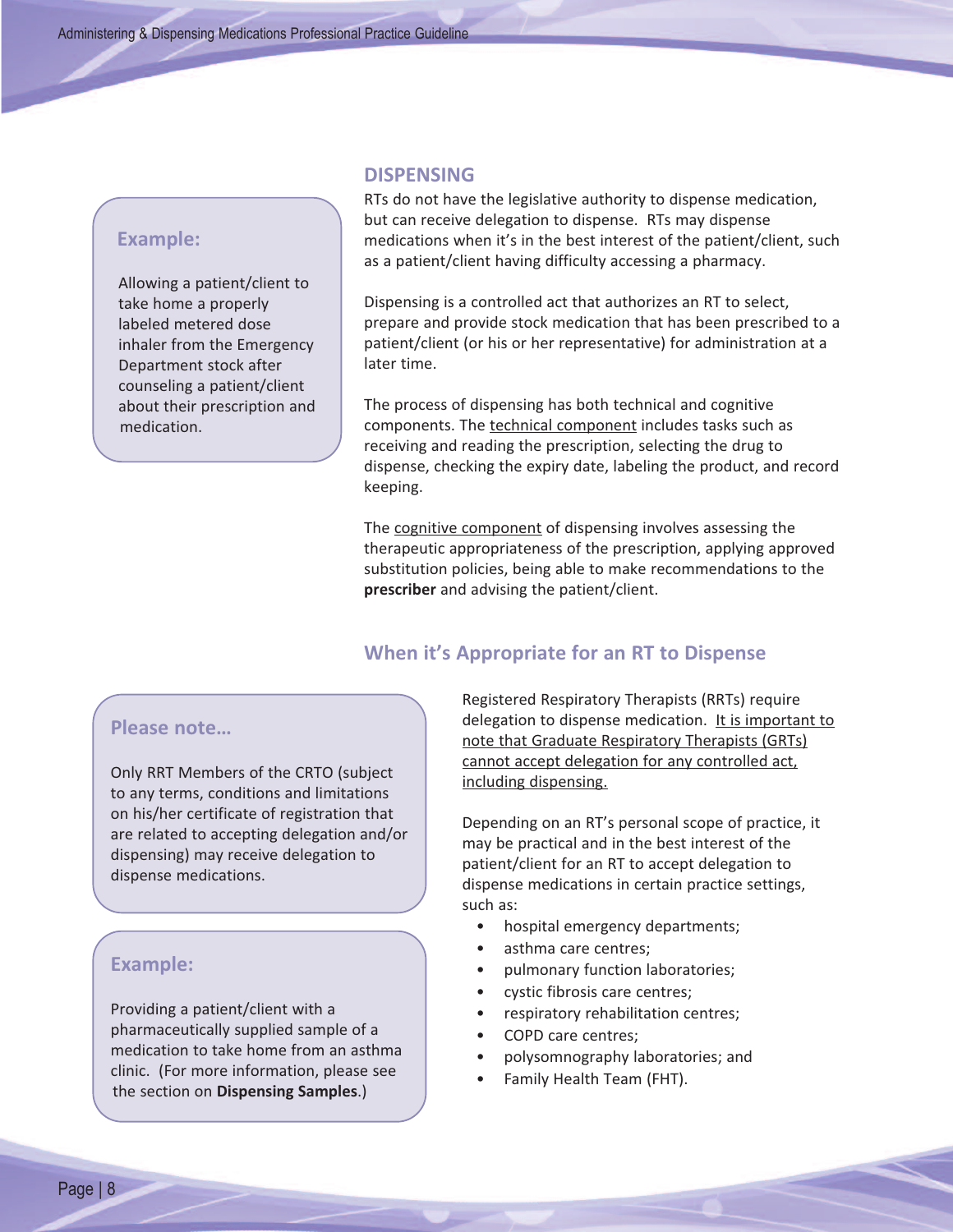#### **Accepting Delegation to Dispense**

The delegation to dispense medication requires the same steps as any other delegation process. For additional information, please see the CRTO *[Delegation](http://www.crto.on.ca/pdf/PPG/delegation.pdf) of [Controlled](http://www.crto.on.ca/pdf/PPG/delegation.pdf) Acts* PPG. The Federation of Health Regulatory Colleges of Ontario (FHRCO) also has resource information and templates for developing delegation processes, which can be accessed on their website at [mdguide.regulatedhealthprofessions.on.ca/templates/default.asp](http://mdguide.regulatedhealthprofessions.on.ca/templates/default.asp)

#### **Who an RT can accept delegation to dispense from**

The following are health care professions authorized to dispense medication and who RTs can accept orders to dispense from:

- Dentists;
- Physicians;
- Pharmacist
- Nurse Practitioners
- Midwives.

For more information regarding health care professionals who can dispense medication, please see the FHRCO [Interprofessional](http://ipc.fhrco.org/acts.php?id=25) Collaboration (IPC) eTool.

#### <span id="page-8-1"></span>**Please Note…**

<span id="page-8-0"></span>As of January 1, 2014, RNs and RPNs are authorized to dispense medications provided they have an order for the medication from an **authorized provider**. However, RNs/RPNs cannot delegate dispensing (CNO, Medication, 2014).

#### **Please Note…**

RTs require both an order for the medication AND an order to dispense the medication. However, it does not have to be same healthcare professional who provides both. For example, a physician can write the order for the medication and a pharmacist can delegate dispensing of that medication. For more information, please see [TABLE](#page-9-2) 1.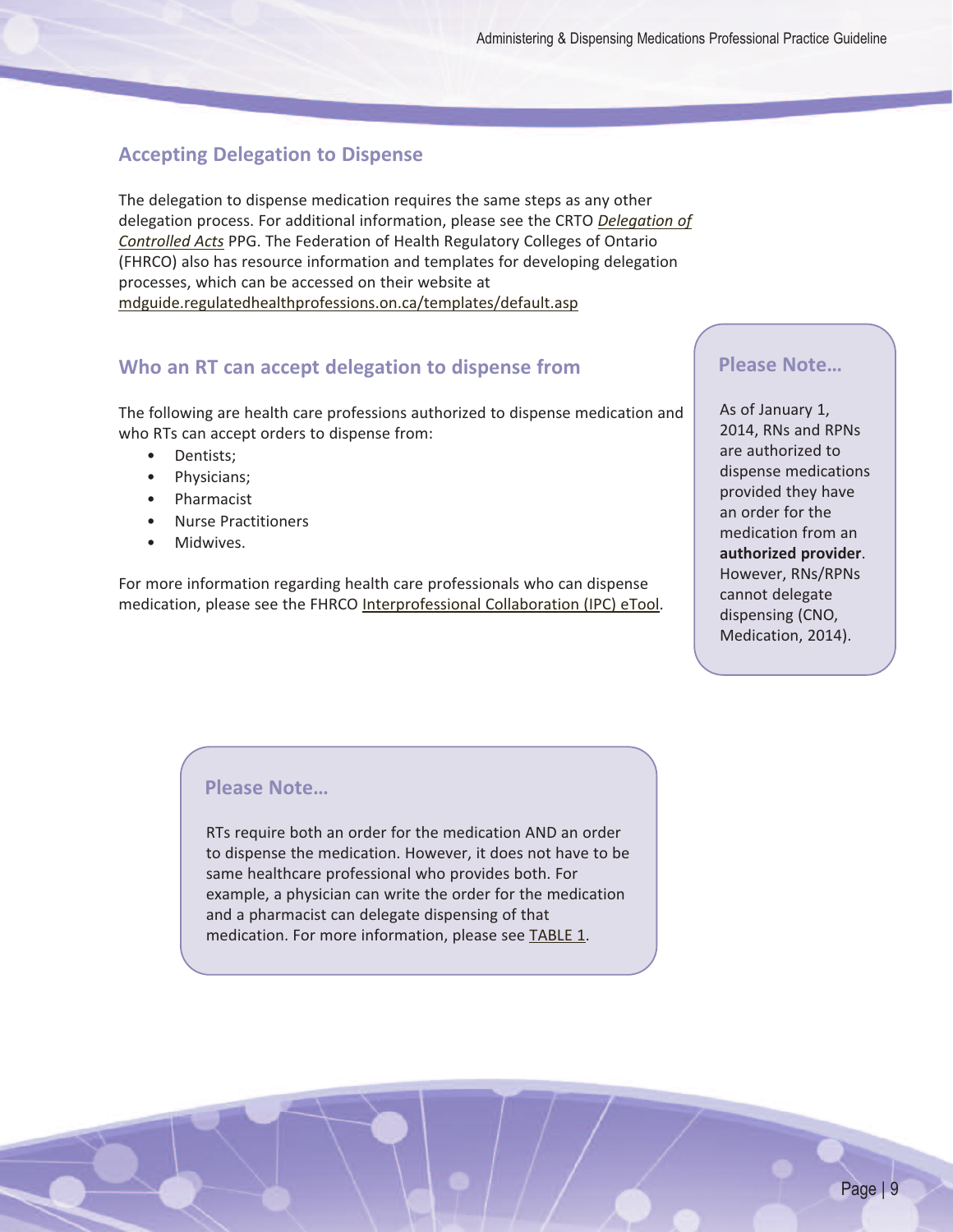| <b>Healthcare Professional</b>            | <b>Ability to Order</b><br><b>Medication</b> | <b>Ability to Order the</b><br><b>Dispensing of Medication</b> |
|-------------------------------------------|----------------------------------------------|----------------------------------------------------------------|
| Physician                                 |                                              |                                                                |
| <b>Nurse Practitioner</b>                 |                                              |                                                                |
| <b>Midwife</b>                            |                                              |                                                                |
| Dentist                                   |                                              |                                                                |
| Pharmacist                                | $\boldsymbol{\times}$                        |                                                                |
| Reg. Nurse/Reg. Practical<br><b>Nurse</b> | $\boldsymbol{\mathsf{x}}$                    | $\boldsymbol{\mathsf{x}}$                                      |

#### <span id="page-9-2"></span>**Table 1: Who can order medication and who can order dispensing medication.**

#### **Orders for Dispensing**

An order to dispense must include the following:

- <span id="page-9-1"></span>order date,
- client name,
- medication name,
- dose in units,
- route,
- frequency,
- purpose, quantity to dispense; and
- prescriber's name, signature, and designation.

#### **Factors to Consider when Accepting Delegation to Dispense**

#### **Reminder...**

Respiratory Therapists are reminded that they are not obligated to accept delegation to dispense medications if it is, in their judgment, not appropriate to do so. For more information, please see the CRTO *[Delegation](http://www.crto.on.ca/pdf/PPG/delegation.pdf) of [Controlled](http://www.crto.on.ca/pdf/PPG/delegation.pdf) Acts* PPG.

- <span id="page-9-0"></span>1. Is your certificate clear of any terms, conditions or limitations that prevent you from dispensing or accepting delegation to dispense?
- 2. Do you reasonably believe that the person who delegated dispensing to you has the authority and the competence to do so?
- 3. Do you have the competence to dispense medication?
- 4. Is it appropriate and in the best interest of the patient/client that you accept delegation to dispense medication, given the known risks and benefits?
- 5. Are there other controlled acts involved and are you authorized to perform them?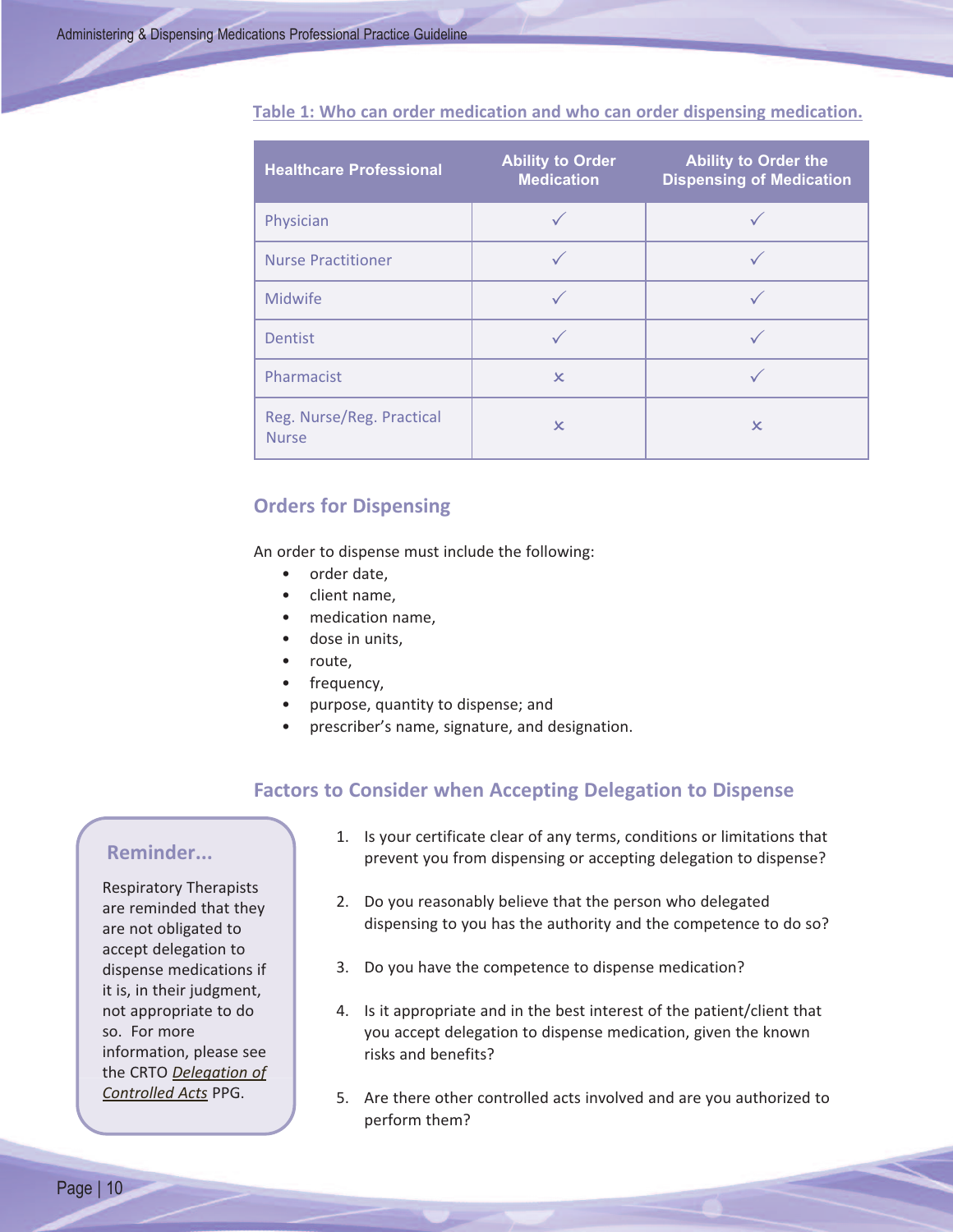#### **Labelling Dispensed Medication**

If medication is being dispensed based on a prescription, the label must meet all the requirements outlined in the *Drugs and [Pharmacies](http://www.e-laws.gov.on.ca/html/statutes/english/elaws_statutes_90h04_e.htm#BK27) Regulation Act* (s.156 (3) – **Identification Markings**), which means that the container in which the drug is dispensed shall be marked with:

- *(a) the identification number that is on the prescription;*
- *(b) the name, address and telephone number of the pharmacy in which the prescription is dispensed (if applicable);*
- *(c) the identification of the drug as to its name (preferably both generic and trade name), its strength (where applicable) and its manufacturer, unless directed otherwise by the prescriber;*
- *(d) the quantity where the drug dispensed is in solid oral dosage form;*
- *(e) the name of the owner of the pharmacy (if applicable);*
- *(f) the date the prescription is dispensed;*
- *(g) the name of the prescriber (along with professional designation (e.g., MD);*
- *(h) the name of the person for whom it is prescribed;*
- *(i) the directions for use as prescribed.*

#### **Safe Storage and Handling**

If an RT is responsible for maintaining a supply of medication, they must be sure to:

- Keep an up-to-date inventory of all medication in stock;
- Ensure that the medication is stored securely;
- Check to see if medications require refrigeration;
- Discard any medication that has been discontinued or is expired; and
- Store the medication in a clean and well organized area (e.g., metered dose inhalers should be capped, clean aerosol holding chambers should be stored hygienically (as per manufacturer's recommendation).

#### <span id="page-10-1"></span>**Please note…**

The label can be handwritten or computer generated. However, it's important that:

- the information contained on the label is legible; and
- <span id="page-10-0"></span>• the dispensed medication is added to the patient's/client's record.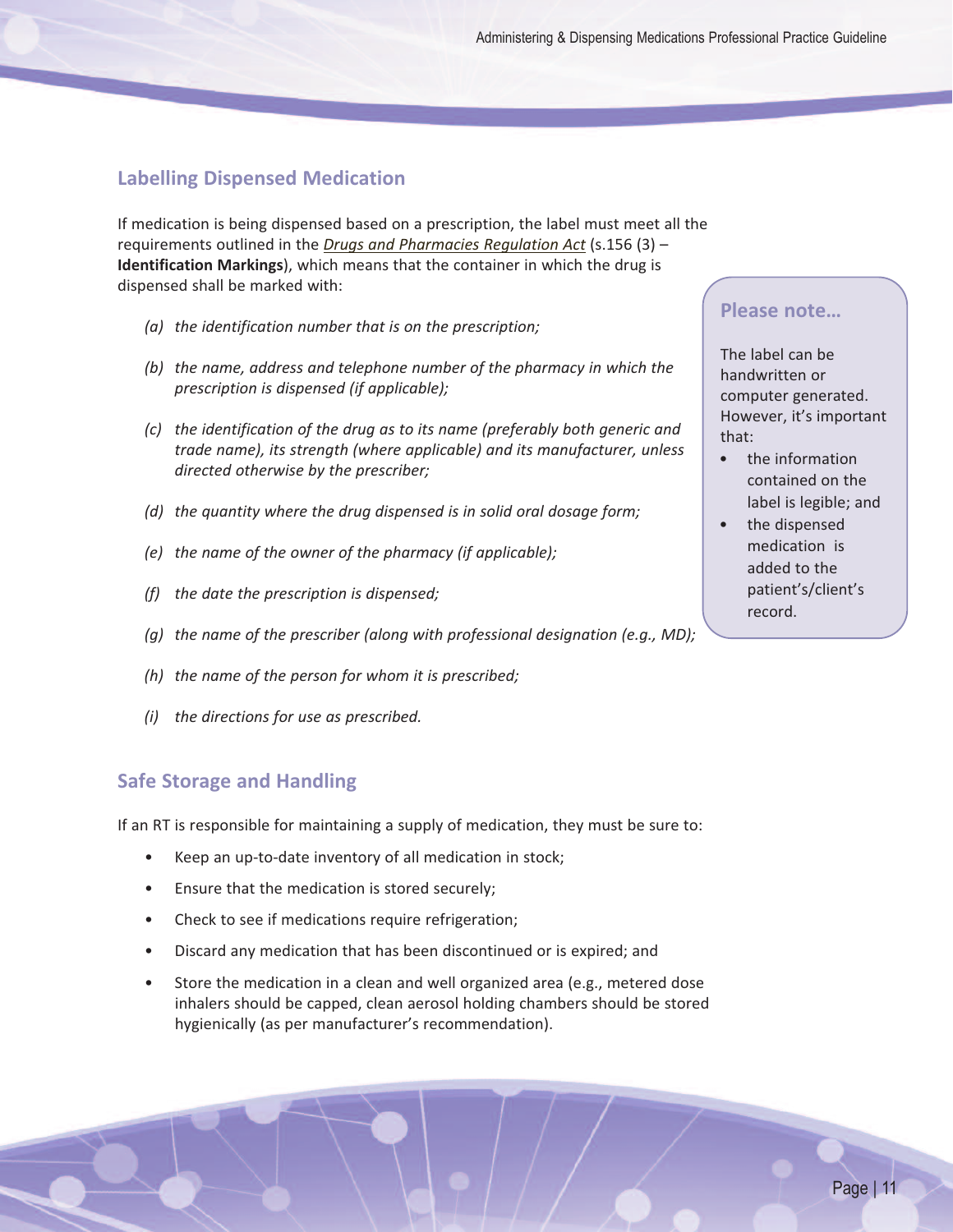#### **DOCUMENTATION**

When administering medication, documentation is essential to communicate outcomes and prevent errors - such as accidentally missed doses or double dosing. When preparing and administering medications, a copy of the order (care plan) should be used as a reference to check the correct dosage three times, as follows:

- <span id="page-11-0"></span>• First when one identifies the vial/syringe/bottle/bag/powder/capsule/tablet the medication is packaged in;
- Secondly when one is preparing the medication; and
- Thirdly after one has completed the preparation process

#### **When dispensing medication, the following documentation is required:**

- Patient/client name, contact information, birth date and gender;
- Any allergies and adverse reactions;
- Date, time and (if appropriate) the location that the dispensing took place;
- Medication name, strength, dose and quantity dispensed;
- Length of therapy;
- Any instructions provided to patient/client;
- RT's signature and professional designation; and
- Any other relevant information.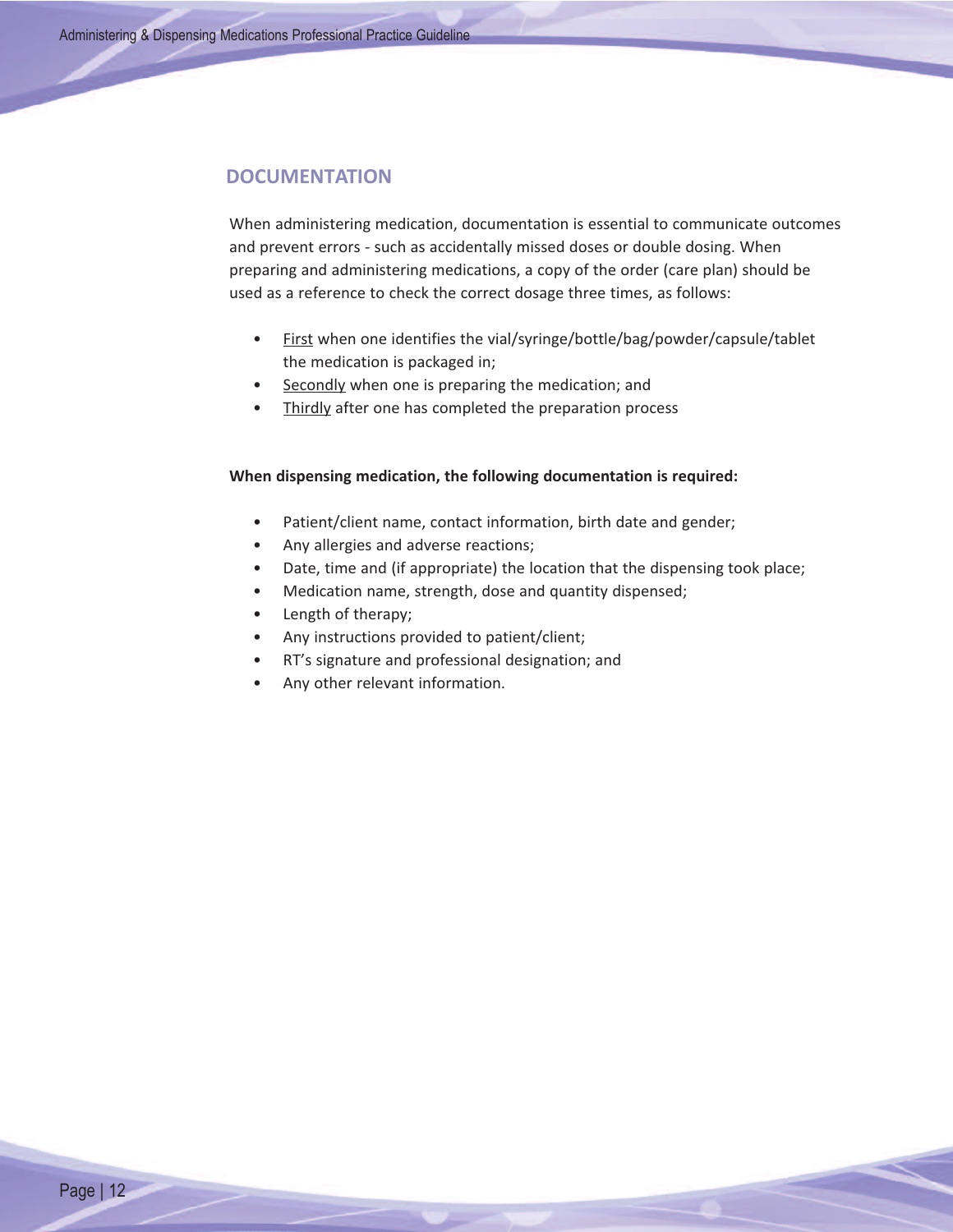#### <span id="page-12-0"></span>**DISPENSING PROCESS MAP**

| It is determined that it's in the best interest of the patient/client for the RT<br>to dispense a particular medication and that there is a valid order for<br>the medication.                                                                  |
|-------------------------------------------------------------------------------------------------------------------------------------------------------------------------------------------------------------------------------------------------|
| A delegation process is developed including mechanisms for the RT to<br>obtain the necessary competencies to dispense and ensure that they<br>can maintain those competencies on an continuing basis.                                           |
| The RT obtains an order from the prescriber(s) via a direct order or medical<br>directive that states they can dispense and provides all the necessary information<br>about the drug(s) to be dispensed (see section of Orders for Dispensing). |
| The RT provides education to their patient/client regarding the drug's<br>purpose, dosing schedule, expected benefits and possible side-effects,<br>proper storage, as well as any special instructions or written information.                 |
| The RT labels the medication (see section on Labeling Dispensed<br>Medications).                                                                                                                                                                |
| The RT documents (see section on Documentation).                                                                                                                                                                                                |
|                                                                                                                                                                                                                                                 |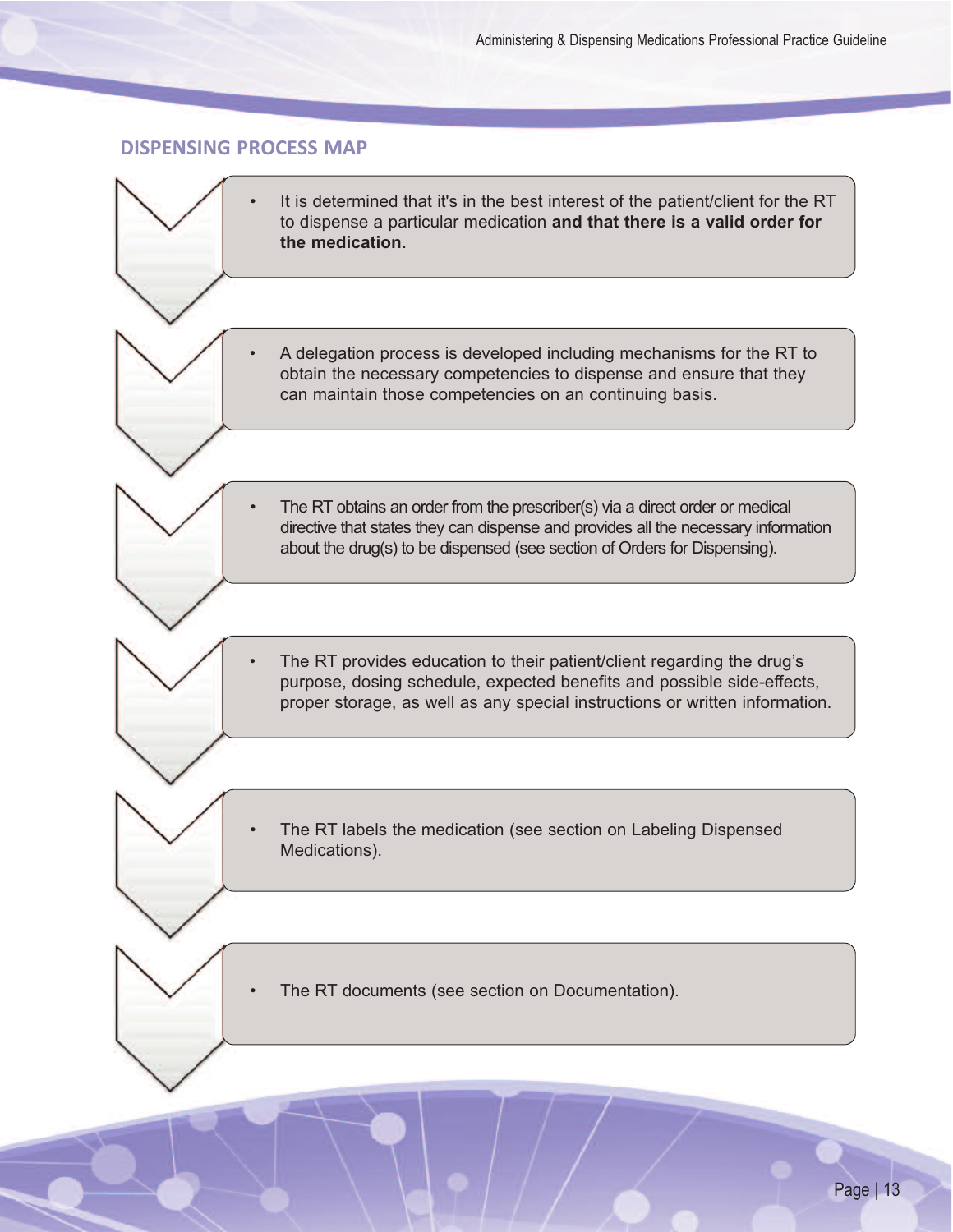#### **SPECIAL CONSIDERATIONS**

#### **Substitution Policies**

#### **Please note…**

An "interchangeable drug product" is defined as a drug or combination of drugs in a particular dosage, form and strength, that have been determined as interchangeable with another (e.g., exchanging one asthma medication for another).

<span id="page-13-3"></span><span id="page-13-2"></span><span id="page-13-1"></span>An RT's employer may have developed and approved policies related to substituting certain medications. Substitution policies are also known as "therapeutic interchange policies". RTs must have the knowledge, skill and judgement to apply approved substitution policies in their practice. For more information, please refer to the *Drug [Interchangeability](http://www.e-laws.gov.on.ca/html/statutes/english/elaws_statutes_90p23_e.htm) and [Dispensing](http://www.e-laws.gov.on.ca/html/statutes/english/elaws_statutes_90p23_e.htm) Fee Act*.

#### **Repackaging**

Repackaging a medication that has already been dispensed (e.g., into a daily use container) is not a controlled act and is not considered dispensing. In this case, the RT is responsible for ensuring that the medication has been repackaged safely.

#### <span id="page-13-0"></span>**Narcotics and other Controlled Substances**

These are drugs as defined in the *Controlled Drugs and [Substances](http://laws-lois.justice.gc.ca/eng/acts/C-38.8/) Act* and the *Narcotic Control [Regulations](http://laws-lois.justice.gc.ca/eng/regulations/C.R.C.,_c._1041/index.html)*. The CRTO's position is that there is nothing in current provincial or federal legislation to prevent an RT from receiving delegation to dispense a controlled substance. RTs may dispense narcotics and other controlled substances but must first obtain delegation to dispense the medication, as with other medications. For more information on delegation, please see the CRTO Position Statement *Handling, [Administration](http://www.crto.on.ca/pdf/positions/Controlled_Substances_PS.pdf) and Dispensing of Controlled [Substances](http://www.crto.on.ca/pdf/positions/Controlled_Substances_PS.pdf)*.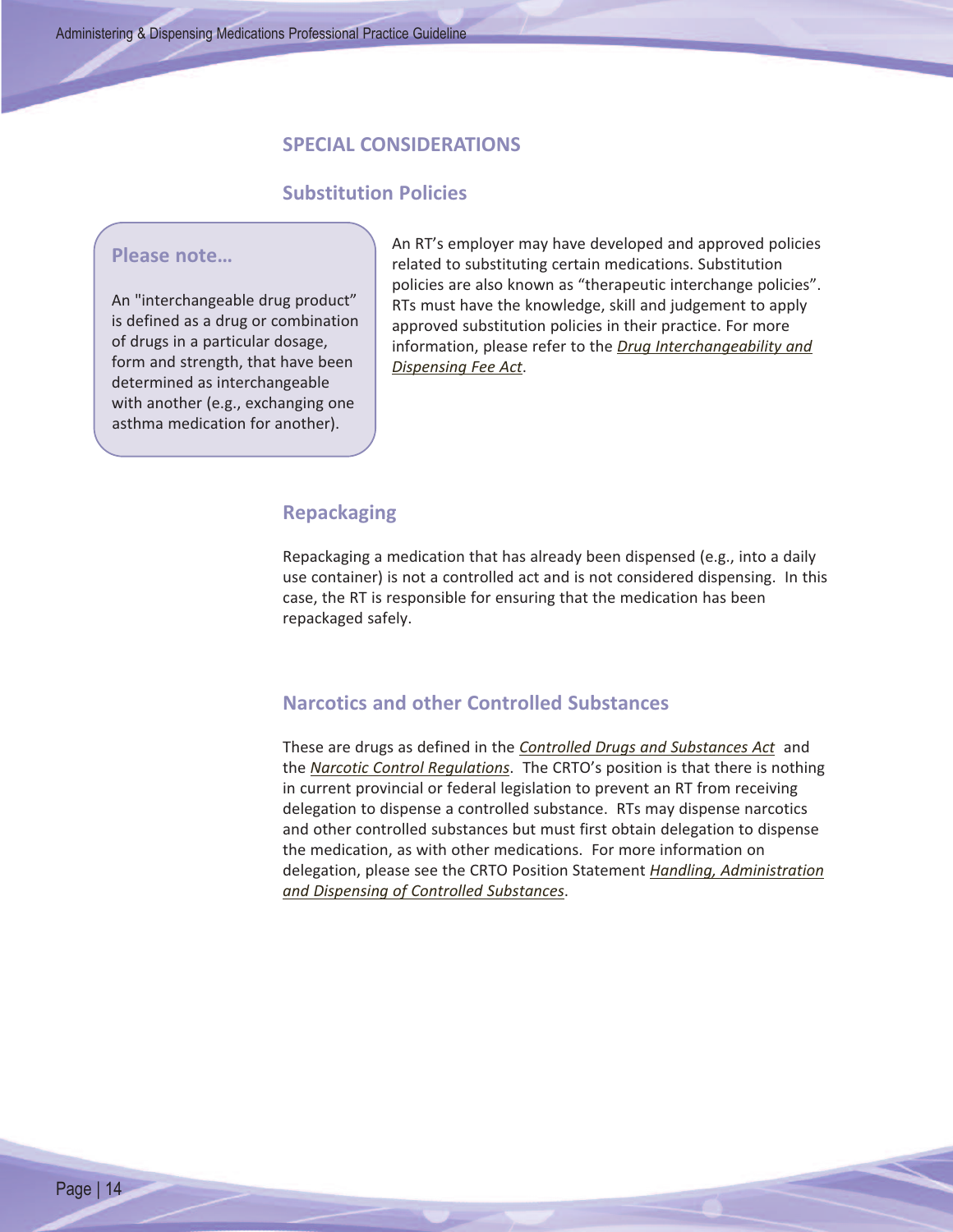#### **Dispensing Samples**

A medication sample is defined as a trial package of medication distributed to a health care professional free of charge. If an RT is dispensing sample medications to patients/clients, it is important that they do the following:

- Ensure there is a valid order (direct order or medical directive) for the correct medication;
- Obtain informed consent before providing drug samples;
- Label the medication if it's being dispensed based on a prescription<sup>2</sup> (see section on **Labeling Dispensed Medication**);
- Provide the patient/client with all the necessary information about the medication (e.g., dose, frequency, mode of administration);
- Document the drug samples given to patients, including: the date provided, name of the drug, drug strength, quantity or duration of therapy, instructions for use, and that the drug's material risks (including material side effects, contraindications or precautions) were discussed with the patient;
- Communicate the need for follow-up to monitor whether any changes to the treatment plan are required; and
- Share information about drug samples provided with other health care providers, as appropriate<sup>3</sup>.

#### <span id="page-14-0"></span>**Please note…**

[Schedule](http://laws-lois.justice.gc.ca/eng/acts/C-38.8/page-25.html#h-29) II narcotic substances may not be provided as drug samples.

<sup>2</sup> Ontario College of Pharmacists (OCP). (2006). *Policy Respecting the Distribution of Medication Samples*. Retrieved from OCP website at http://www.ocpinfo.com/regulationsstandards/policies-guidelines/distribution-samples/

<sup>3</sup> College of Physicians and Surgeons of Ontario. (2012). Prescribing drugs. *CPSO Policies*. Retrieved from http://www.cpso.on.ca/policies-publications/policy/prescribingdrugs#DRUGsamples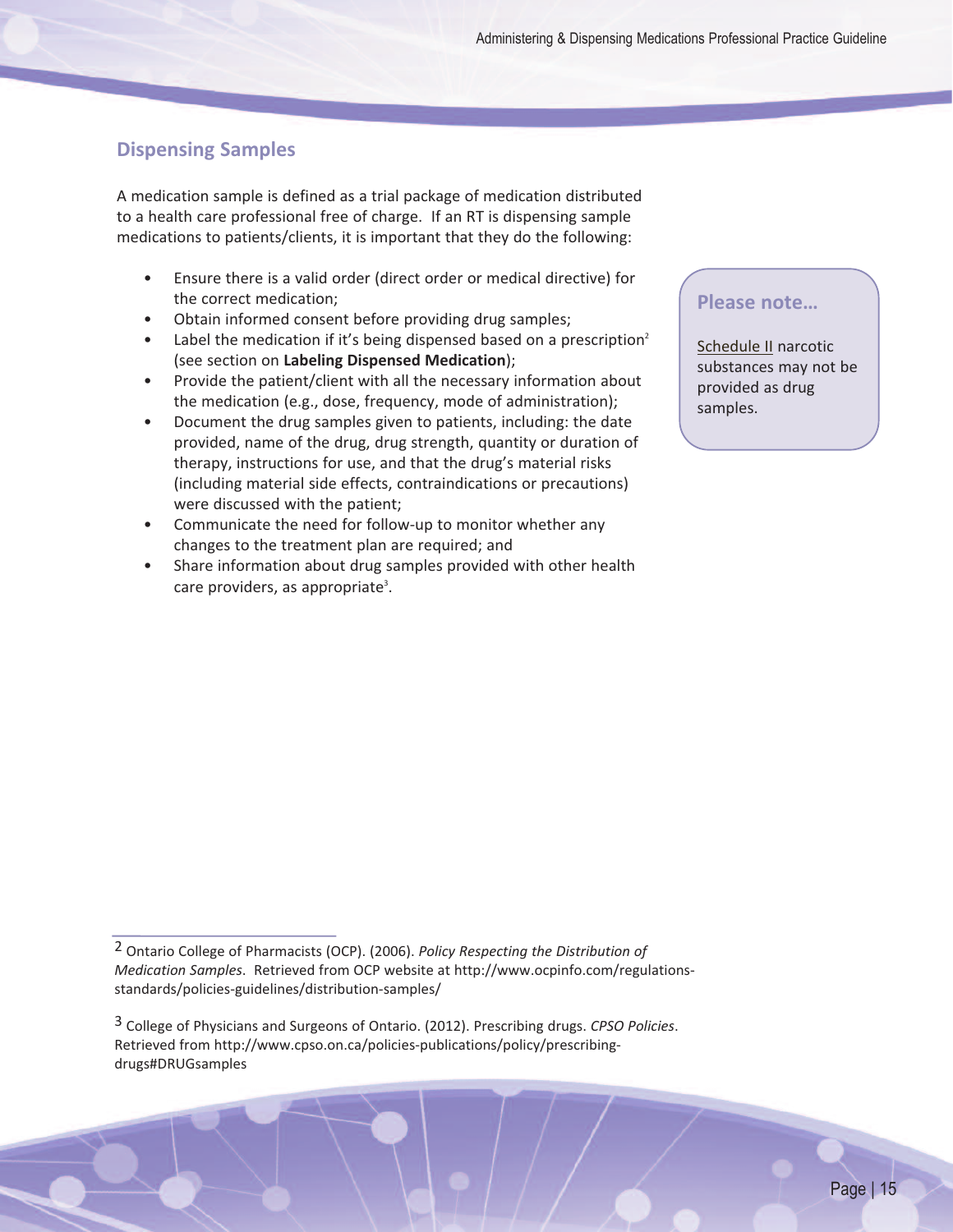#### **Medication Errors**

<span id="page-15-0"></span>Medication errors and preventable adverse drug events present a serious threat to patient/client safety. They can result in serious adverse drug events (ADEs) due to the wrong medication being administered to the wrong patient/client at the incorrect dose, time, reason, and/or route. ADEs can also occur as a result of missing, incorrect or incomplete documentation. RTs play an important role in reducing the incidence of medication errors by carefully following the eight principles outlined previously, (please see section on **Administration**) and by ensuring their organization applies processes aimed at reducing the possibility of medication errors<sup>4</sup>.

Additional information can also be found on the Institute for Safe Medication Practices (ISMP) Canada website.

When a medication error occurs, the RT must take immediate steps to ensure the patient's/client's safety, resolve the problem and report it. It is essential for the RT to document the error on the patient's/ client's chart, including:

- what happened;
- the intervention(s) carried out;
- the patient's/client's response to the intervention(s); and
- all other organizational requirements s for reporting errors.

#### **Please note…**

Your employer may have policies that support safe administration and dispensing of medication by its health professionals. Please familiarize yourself with your organization's policies.

#### **Please note…**

Any abbreviations, symbols and dose designations must be recognizable to all those involved with the administration and dispensing of the medication to the patient/client.

<sup>4</sup> Etchells, E., J., Etchells, E., Juurlink, D., & Levinson, W. Medication errors: The human factor. *Canadian Medical Association Journal, 178*(1), 63-64, doi: 10.1503/cmaj.071658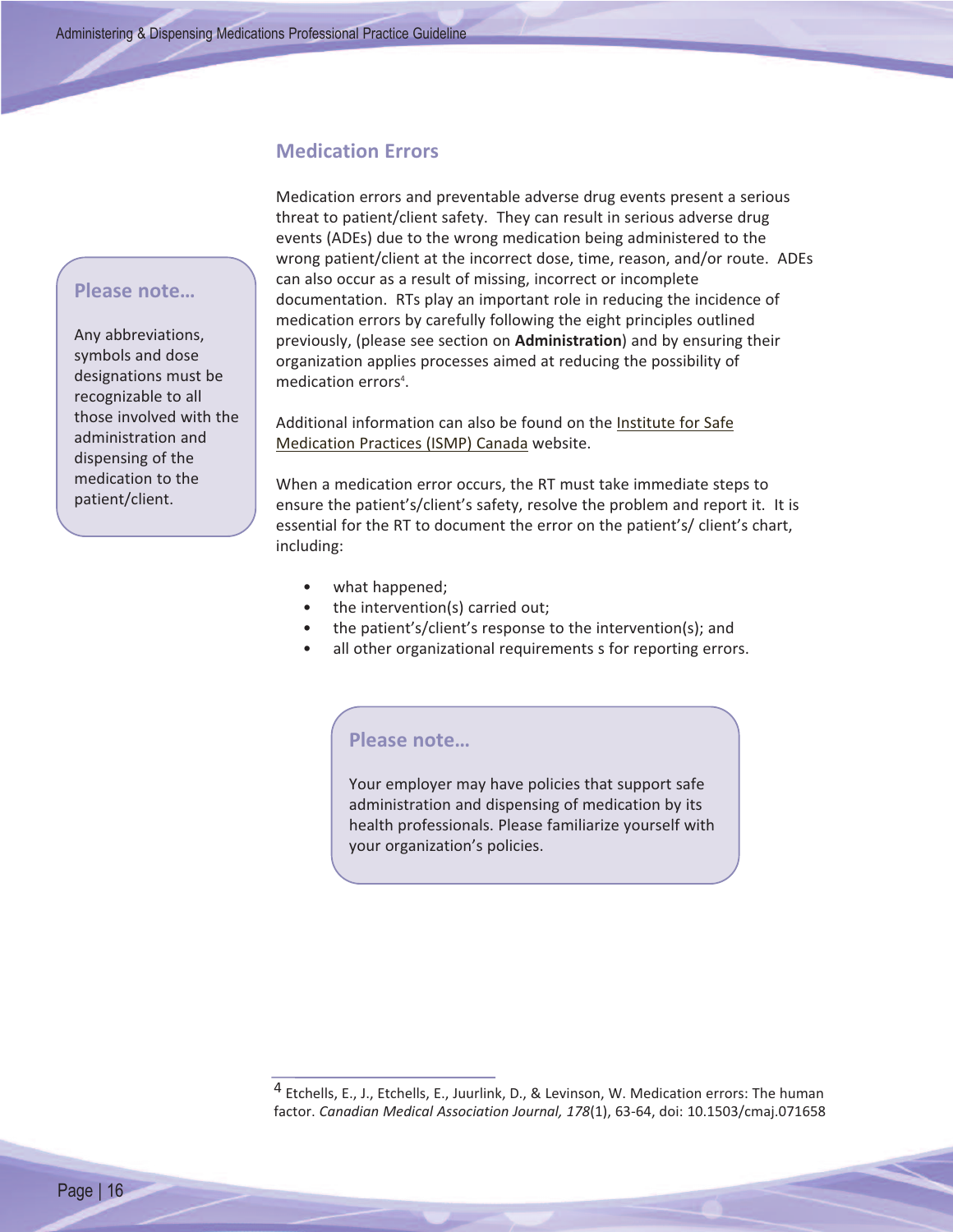#### <span id="page-16-0"></span>**Glossary**

**Administration** (of a medication): the direct application of a drug to the body of a specific patient or research subject by injection, inhalation, ingestion, or any other means.

**Authority:** the right to act, as outlined in the legislation, usually related to terms, conditions or limitations imposed on a certificate of registration.

**Controlled act:** one of the 13 acts defined in the *RHPA* [section 27(2)]

**Compounding:** the act of combining two or more elements to create a distinct pharmaceutical product. Compounding is not authorized to Respiratory Therapists. Delegation is not required when combining elements to prepare a drug for administration. For example: mixing liquid bronchodilators in normal saline for aerosolized therapy.

**Competence:** having the requisite knowledge, skills and judgement/abilities to perform safely, effectively and ethically; and applying that knowledge, skills and judgement/abilities to ensure safe, effective and ethical outcomes for the patient/client.

**Delegation:** the transfer of the legal authority to perform a procedure within a controlled act to a person not otherwise authorized to perform the procedure.

**Drug:** as defined in the *Drug and Pharmacies Regulation Act*.

**Labelling:** the process of preparing and affixing a label to any drug container. Any such label shall include all information required by provincial regulations. In this context, labelling does not include the labelling by the manufacturer, packer or distributor of a non-prescription drug or commercially packaged drug or device.

**Order:** An "order" is the authority to undertake an intervention if the circumstances are appropriate and, in your professional judgement, it is appropriate to undertake the intervention. For more information of what constitutes a valid order, please see the *Orders for [Medication](http://www.crto.on.ca/pdf/PPG/OrdersMC.pdf) [Care](http://www.crto.on.ca/pdf/PPG/OrdersMC.pdf)* PPG.

**Pharmacy:** a premise in or in part of which prescriptions are compounded or dispensed for the public.

**Prescriber:** a person authorized to give a prescription within the scope of his or her practice of a health discipline or profession.

**Prescription:** an authorization from a prescriber permitting the dispensing of any drug or mixture of drugs for a designated person or animal.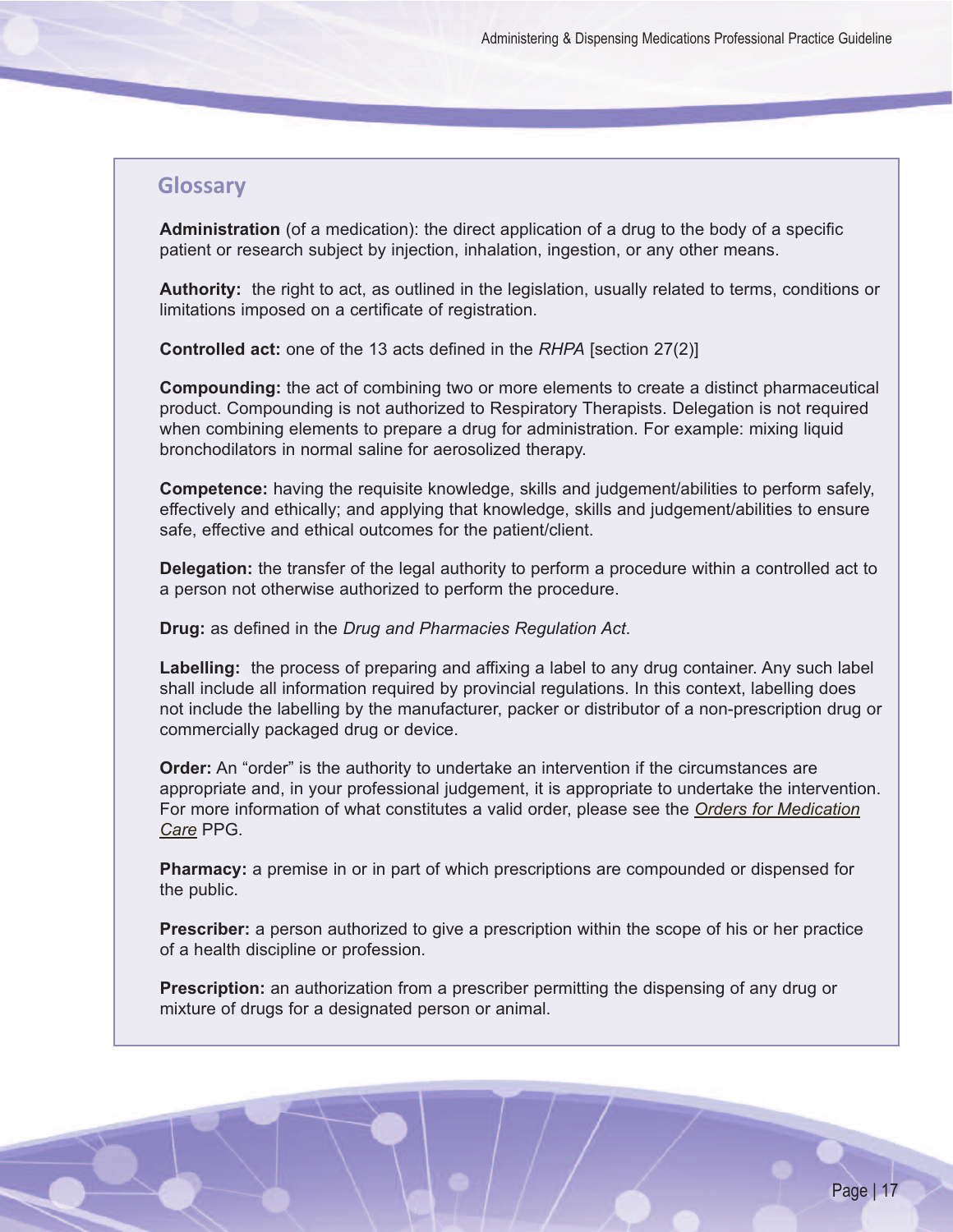#### **Glossary**

**Regulated health care professional:** A health care provider who is a member of a regulatory college and is regulated by the RHPA (e.g., nurse, physician, dentist, massage therapist, physiotherapist, dietitian, occupational therapist, etc)

<span id="page-17-0"></span>**Respiratory Therapists:** Members of the CRTO (RRT, GRT, PRT).

#### **References**

- 1. College of Nurses of Ontario (CNO). (2011). Nurse Practitioner. *CNO Practice Standard*. Retrieved from <http://www.cno.org/pdf-file-wrappers/np-standard/>
- 2. College of Nurses of Ontario (CNO). (2014). Medication. *CNO Practice Standard*. Retrieved from [http://www.cno.org/Global/docs/prac/41007\\_Medication.pdf](http://www.cno.org/Global/docs/prac/41007_Medication.pdf)
- 3. College of Physicians and Surgeons of Ontario (CPSO). (2011). Dispensing Drugs. *CPSO Policy Statement*. Retrieved from [http://www.cpso.on.ca/CPSO/media/uploadedfiles/policies/policies/policyitems/dispensing\\_drugs.p](http://www.cpso.on.ca/CPSO/media/uploadedfiles/policies/policies/policyitems/dispensing_drugs.pdf?ext=.pdf) [df?ext=.pdf](http://www.cpso.on.ca/CPSO/media/uploadedfiles/policies/policies/policyitems/dispensing_drugs.pdf?ext=.pdf)
- 4. College of Physicians and Surgeons of Ontario (CPSO). (2012 ). Prescribing Drugs. *CPSO Policy Statement*. Retrieved from [http://www.cpso.on.ca/policies-publications/policy/prescribing](http://www.cpso.on.ca/policies-publications/policy/prescribing-drugs#DRUGsamples)[drugs#DRUGsamples](http://www.cpso.on.ca/policies-publications/policy/prescribing-drugs#DRUGsamples)
- 5. Koppel, R., Wetterneck, T., Telles, J. L., & Karsh, B. T. (2008). Workarounds to barcode medication administration systems: their occurrences, causes, and threats to patient safety. *Journal of the American Medical Informatics Association, 15*(4), 408-423.
- 6. Ontario College of Pharmacists (OCP). (2006). *Policy Respecting the Distribution of Medication Samples*. Retrieved from OCP website at [http://www.ocpinfo.com/regulations-standards/policies](http://www.ocpinfo.com/regulations-standards/policies-guidelines/distribution-samples/)[guidelines/distribution-samples/](http://www.ocpinfo.com/regulations-standards/policies-guidelines/distribution-samples/)